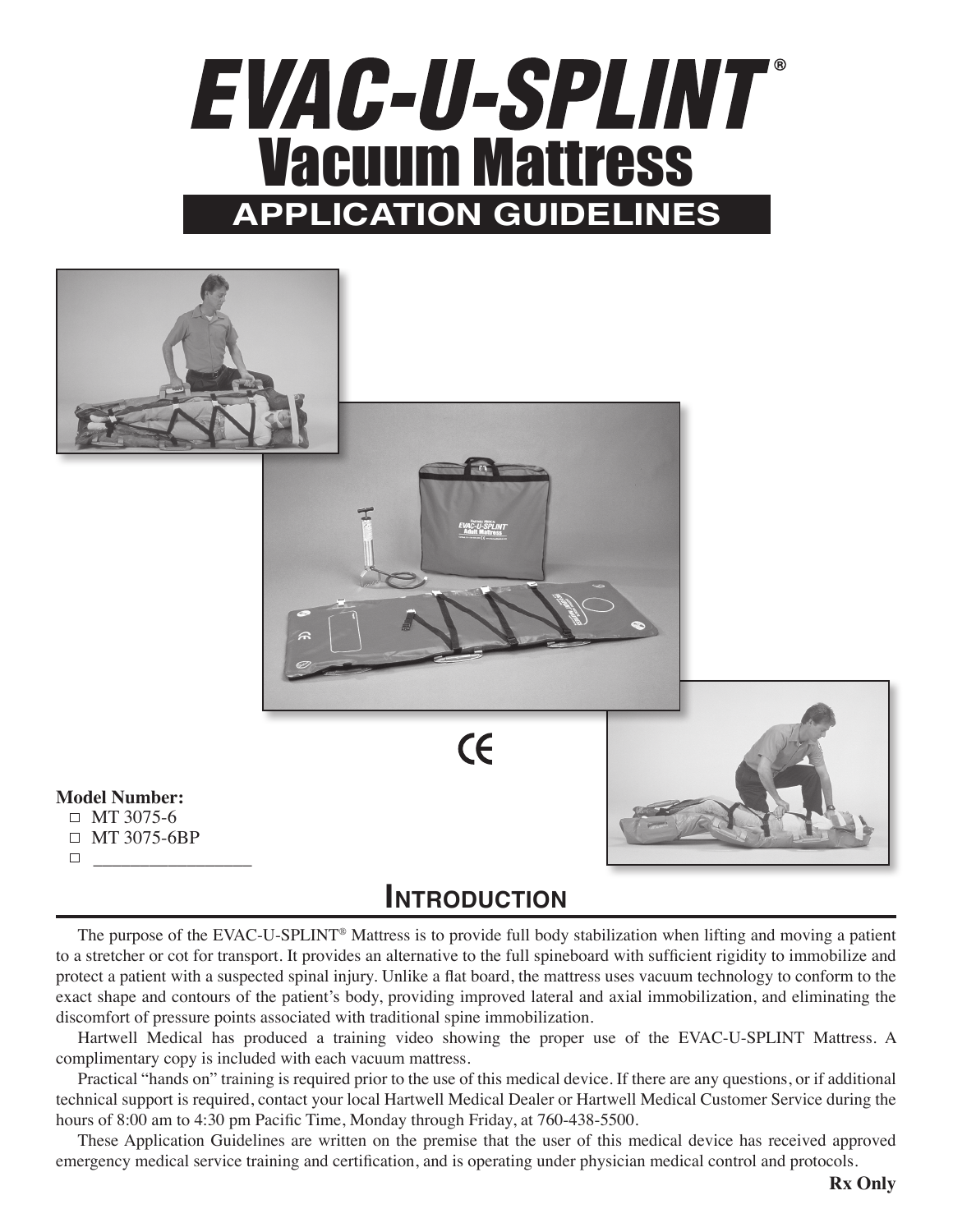# **APPLICATION GUIDELINES EVAC-U-SPLINT Vacuum Mattress**

### **Preparation**

- 1. Lay the EVAC-U-SPLINT® Mattress out on a flat surface near the patient. The "head and shoulder" logo indicates the head end of the mattress.
- 2. Remove the red vinyl leashed cap from the valve. Release any vacuum in the mattress by pushing in the red valve stem. Keep the valve stem pushed in until the mattress is pliable.
- 3. Disconnect the patient restraint strap from the mattress. Or, if desired, disconnect the strap only from the side of the mattress nearest the patient.
- 4. Manually smooth out the beads to form a level surface.
- 5. Connect the pump to the mattress by fastening the pump hose connector to the MaxiValve<sup>™</sup> on the mattress. The pump can be attached either at the foot end or the head end. **NOTE**: The Pediatric EVAC-U-SPLINT Mattress only has one valve at the foot end of the mattress. Evacuate enough air to make the mattress semi-rigid.

The objective is to be able to move the mattress as a unit during positioning and have the beads stabilized enough to place the patient onto the mattress without pushing the beads to one side. With the correct amount of evacuation, the mattress surface should be smooth, but not dimpled.

## **Positioning and Application**

- 1. Place the mattress next to the patient with the first buckle in-line with the patient's axilla (armpit). The first buckle is positioned just below the "head and shoulder" logo on the mattress.
- 2. Log-roll the patient using standard patient care techniques.
- 3. Bring the mattress in tight behind the patient, keeping the first buckle in-line with the patient's axilla.
- 4. Log-roll the patient back onto the mattress. Center the patient if necessary. You may find it easier to log-roll the patient onto the mattress with the patient's head three to four feet down from the head end of the mattress. You can then move the patient along the long axis of their body into a position that is centered on the mattress.
- 5. Open the MaxiValve at the foot end, allowing air to enter. Keep the MaxiValve open until the mattress softens and begins to conform to the shape of the patient. It may be necessary to move beads either away from, or under the head of the patient, depending on the anatomy of the patient. Make sure there are sufficient beads to maintain neutral alignment of the patient. If necessary, pad appropriately to ensure neutral alignment. **Always follow the protocols established by your medical director**.

**NOTE**: An alternate method is to use a CombiCarrierII®, a scoop stretcher or a breakaway stretcher as a transfer means onto the EVAC-U-SPLINT vacuum mattress. The use of the CombiCarrierII or the scoop-type stretcher should be determined by your medical director. If the CombiCarrierII or a scoop-type stretcher is used, it is recommended to evacuate a small amount of air from the mattress to make it flexible, but not flaccid - more like modeling clay. Simply place the patient (who is secured to the CombiCarrierII) onto the vacuum mattress and then remove the CombiCarrierII from around the patient. Proceed with the normal application procedures as follows:

6. Attach the patient restraint strap. Keep in mind that one of the primary functions of the strap is to bring the sides of the mattress up around the patient's body.

**Method #1:** Start at the chest with the first buckle and work toward the feet. In a zig-zag pattern, attach the black buckles and the white buckles in an alternating fashion. Finish by attaching the black buckle at the foot end.

**Method #2:** Attach all of the black buckles on one side of the patient. Then follow by attaching all of the white buckles on the other side.

**NOTE:** You may find it helpful to store your vacuum mattress with all the buckles attached and then unfasten only the buckles on the side of the mattress that will be slid under the patient. This should make it easier and faster to apply the mattress at the scene.

7. Starting at the head end of the mattress, remove slack by lifting at the center of each section of strap that spans the distance between two buckles. Excess strap is pulled through the BLACK buckle at the foot end of the mattress. VIGOROUS PULLING ON THE STRAP MAY CAUSE THE PATIENT AND/OR MATTRESS TO ROTATE. THIS CAN BE AVOIDED BY ALWAYS FEEDING THE STRAP THROUGH THE BUCKLES WHILE YOU TIGHTEN THE STRAP.

Repeat the strap tightening procedure working from the head end toward the foot end of the patient. If the buckles at the foot end are very close together, it may be easier to remove any excess slack by tightening the strap in the reverse direction, moving from the foot end toward the head end of the patient.

#### **ALWAYS USE CAUTION WHEN TIGHTENING THE PATIENT RESTRAINT STRAP TO AVOID RESPIRATORY COMPROMISE OR APPLICATION OF PRESSURE TO ANY INJURED AREA.**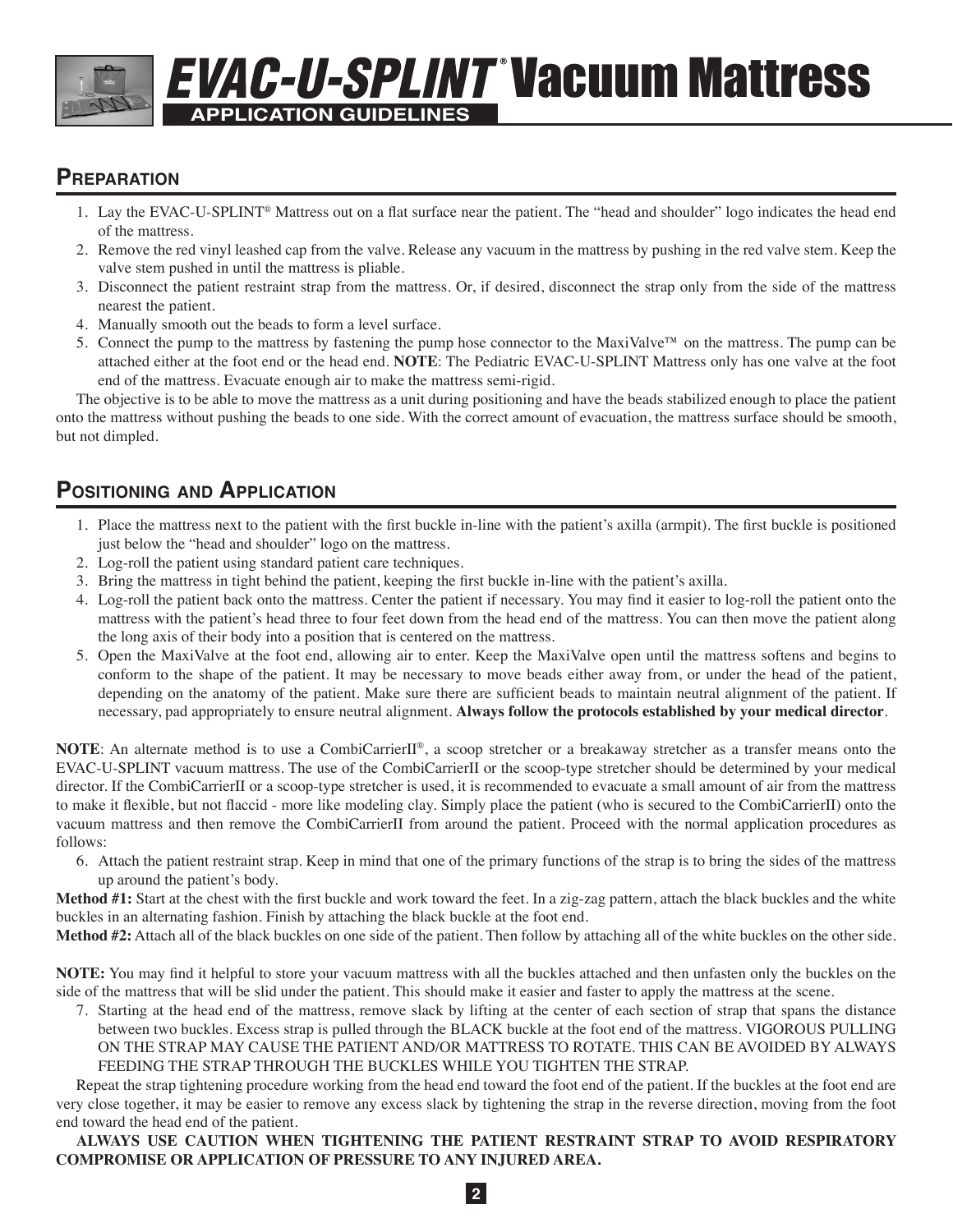

- 8. Push any beads away from the area above the patient's head, but do not alter the support under the patient's head which is o. This any ocads away from the area above the patient's head, out to not are the support under the patient's head which is<br>maintaining neutral alignment. Shape the mattress around the head, making sure to fill the voids b the neck of the patient. Transfer stabilization to the outside of the mattress and continue to hold these "head blocks" that you have formed until the mattress is evacuated.
- 9. Evacuate the air from the mattress, using the valve located at the foot end. The head-end valve can be used, or both valves can be used simultaneously, but it is preferred to use the foot-end valve. This makes it easier to work around the patient's head. Under normal conditions, the EVAC-U-SPLINT® manual vacuum pump may require up to 35 strokes to achieve rigid immobilization. At higher altitudes  $(4,000 \text{ ft.})$  it may be necessary to use  $40-45$ strokes to completely evacuate the mattress.



- 10. To prevent accidental valve opening, whenever a patient is being moved in the mattress or when the mattress is being put away, make sure to ALWAYS place the RED LEASHED CAP over the end of the MaxiValve<sup>™</sup>. **• <sup>V</sup> -U-** Extremity Splints
- 11. Finish securing the patient's head using medical grade adhesive tape.
- 12. Snug up the patient restraint strap and check the patient's neurovascular status before moving the patient.  $\mathcal{L} = \mathcal{L} \mathcal{L} = \mathcal{L} \mathcal{L} \mathcal{L}$ **• <sup>V</sup> -U-** Adult attresses

#### **IMPORTANT NOTES**

persons positioned at the sides are required. Patient size and weight will determine the number of personnel required to properly lift and move the patient for transport. The large handles on each side allow for two rescuers to grasp the mattress on each side. This provides four support points on both sides of the mattress for large or very tall patients. For extremely heavy patients, additional supportive devices may be needed in addition to the vacuum mattress. **• <sup>U</sup> <sup>y</sup>** Splints **DO NOT** lift the EVAC-U-SPLINT mattress by itself from the ends. Use the point-of-balance lifting handles only. A minimum of two

scoop-type stretcher, or a hat stretcher underneath the mattress. Vertical rescue requires the use of a basket stretcher or similar departed to the stretcher prior to moving the patient. When faced with a situation that requires lifting end-to-end (i.e., going up or down stairs), use a CombiCarrierII®, a long spineboard, scoop-type stretcher, or a "flat" stretcher underneath the mattress. Vertical rescue requires the use of a basket stretcher or similar device.

Always check the rigidity of the mattress before lifting the patient off the ambulance cot or other patient handling device.

The EVAC-U-SPLINT Mattress is X-ray lucent and MRI compatible (the MaxiValve is plastic with an internal stainless steel spring).

#### $(760)$   $4500$ (760) 438-2783 Fax **Cleaning, Maintenance and Repair**

The mattress and patient restraint strap are easily cleaned using soap and water, a mild detergent, or a commercial cleaner/disinfectant. **ALWAYS** place the red leashed cap on the end of the MaxiValve before cleaning the mattress. Sodium hypochlorite (bleach) solutions may be used, but avoid prolonged exposure of the fabric to high concentrations of bleach because discoloration is possible. A 2-10% bleach solution will not harm the material, but ALWAYS rinse the mattress thoroughly after cleaning. Allow the mattress to air dry or towel dry before placing the EVAC-U-SPLINT Mattress in its storage/carry case. Check the mattress initially for leaks, and after each use. Small leaks or punctures less than 1/8" in size may be repaired by using the repair kit supplied with the mattress and by following these procedures:

- 1. Apply a drop of vinyl glue to the puncture site.
- 2. Vacuum a small amount of air out of the mattress to pull some of the glue into the puncture site.
- 3. Release the vacuum allowing air to enter the mattress
- 4. Allow the vinyl glue to dry thoroughly for 24 hours at room temperature.

Temporary field repairs may be accomplished using a small piece of nonporous adhesive tape or duct tape over the puncture site. For holes larger than 1/8" or if you have any questions regarding repair procedures, please contact us directly at **760-438-5500**.

# *Hartwell Medical warranty*

EVAC-U-SPLINT mattresses have a three-year limited warranty against defects in material and workmanship. The EVAC-U-SPLINT MaxiValve is guaranteed for life. **A COMPLETED PRODUCT REGISTRATION FORM MUST BE FILLED OUT AND RETURNED TO HARTWELL MEDICAL LLC**. Should you require service under the terms of this warranty, contact your local Hartwell Medical Dealer or Hartwell Medical Customer Service at 760-438-5500 during normal business hours.

**3**

Hartwell Medical LLC accepts no liability for use other than set forth herein.